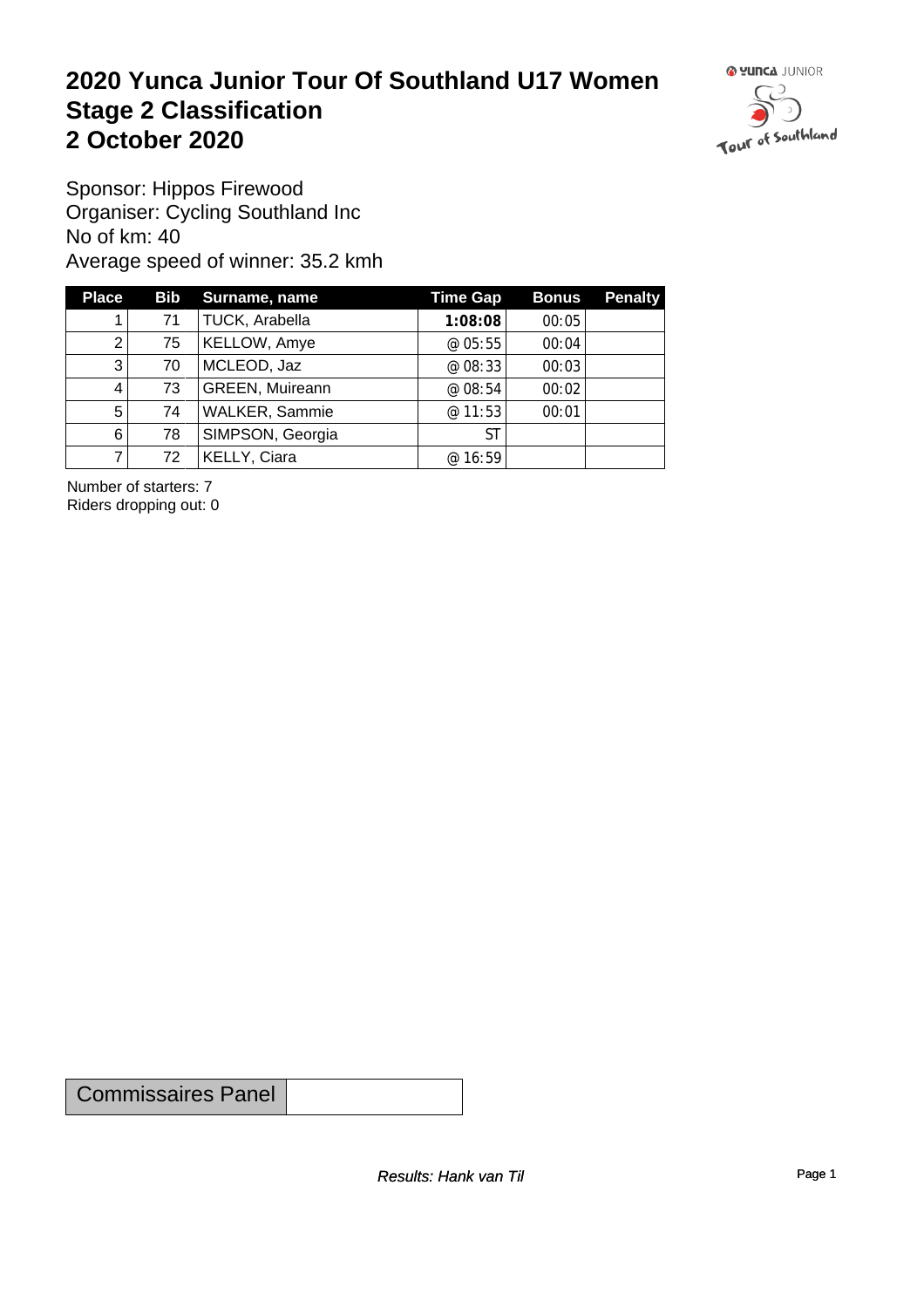#### **2020 Yunca Junior Tour Of Southland U17 Women General Classification (Stage 2)**<br>
2 October 2020 **2 October 2020**



Organiser: Cycling Southland Inc

| <b>Place</b> | Bib | Surname, name          | <b>Time Gap</b> |
|--------------|-----|------------------------|-----------------|
|              | 71  | TUCK, Arabella         | 2:48:08         |
| 2            | 75  | KELLOW, Amye           | @14:19          |
| 3            | 70  | MCLEOD, Jaz            | @ 19:53         |
| 4            | 78  | SIMPSON, Georgia       | @ 21:46         |
| 5            | 74  | <b>WALKER, Sammie</b>  | @ 22:29         |
| 6            | 73  | <b>GREEN, Muireann</b> | @ 36:34         |
|              | 72  | KELLY, Ciara           | @ 39:13         |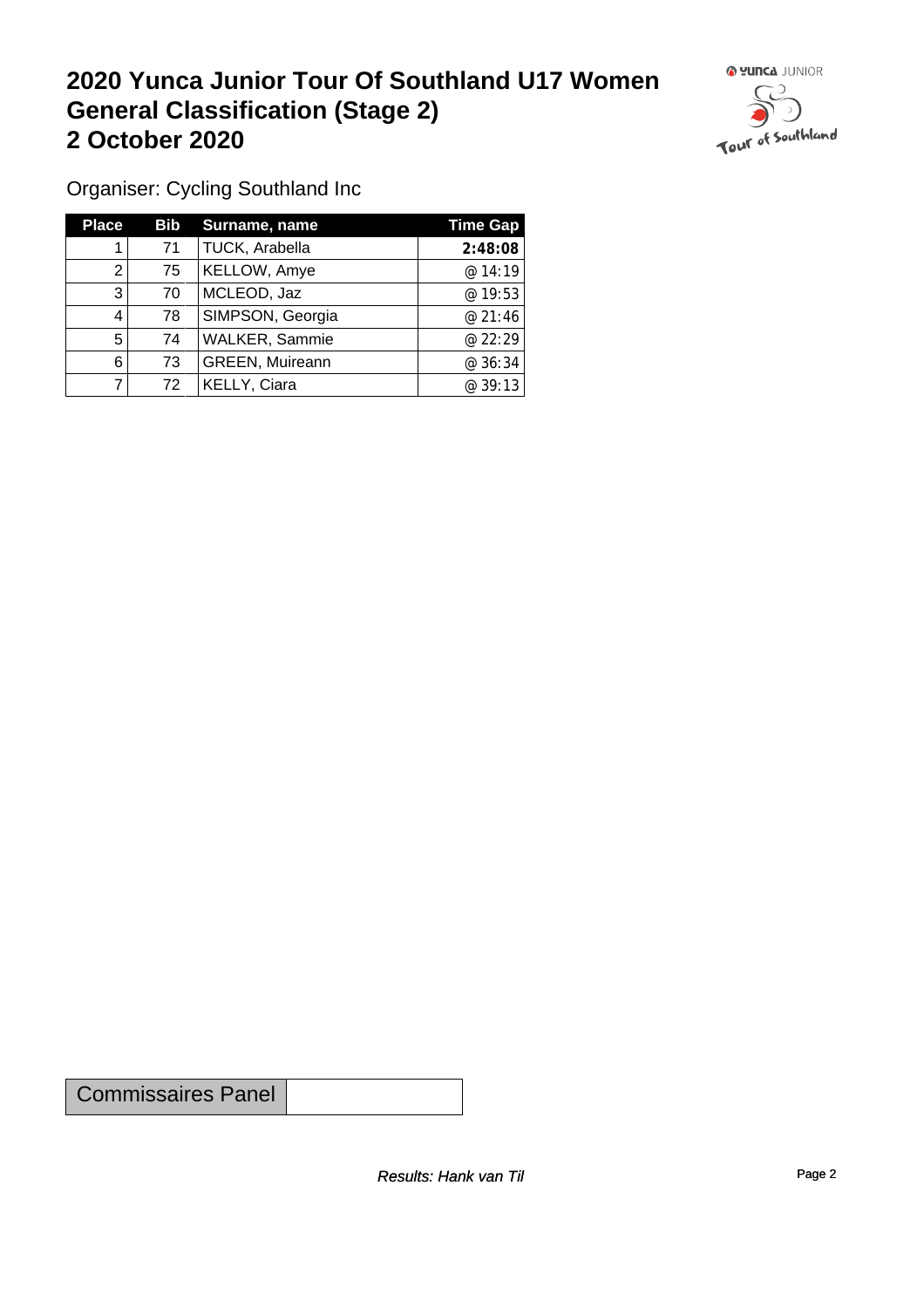## **2020 Yunca Junior Tour Of Southland U17 Women Sprint Classification (Stage 2) 2 October 2020**



Organiser: Cycling Southland Inc

| <b>Place</b> |     | <b>Bib</b> Surname, name | <b>Points</b> |
|--------------|-----|--------------------------|---------------|
|              | 71  | <b>TUCK, Arabella</b>    |               |
|              | 72. | <b>KELLY, Ciara</b>      |               |
| 3            | 75  | KELLOW, Amye             |               |
| 4            | 73. | <b>GREEN, Muireann</b>   |               |
| 5            | 78  | SIMPSON, Georgia         |               |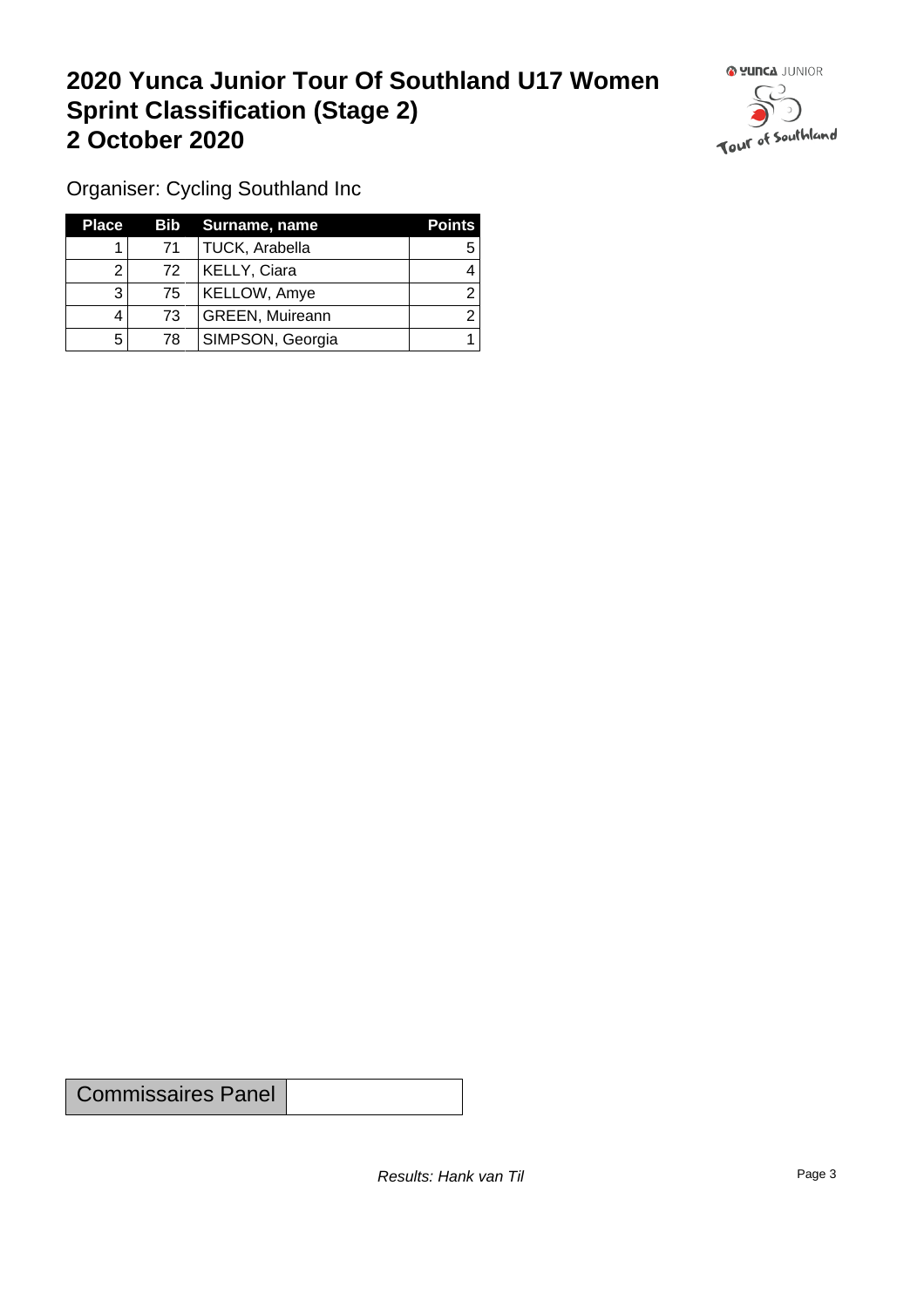## **2020 Yunca Junior Tour Of Southland U17 Women KOM Classification (Stage 2) 2 October 2020**



Organiser: Cycling Southland Inc

| Place |    | Bib Surname, name | <b>Points</b> |
|-------|----|-------------------|---------------|
|       | 71 | TUCK, Arabella    |               |
| 2     | 75 | KELLOW, Amye      |               |
|       | 70 | MCLEOD, Jaz       |               |
|       | 78 | SIMPSON, Georgia  |               |